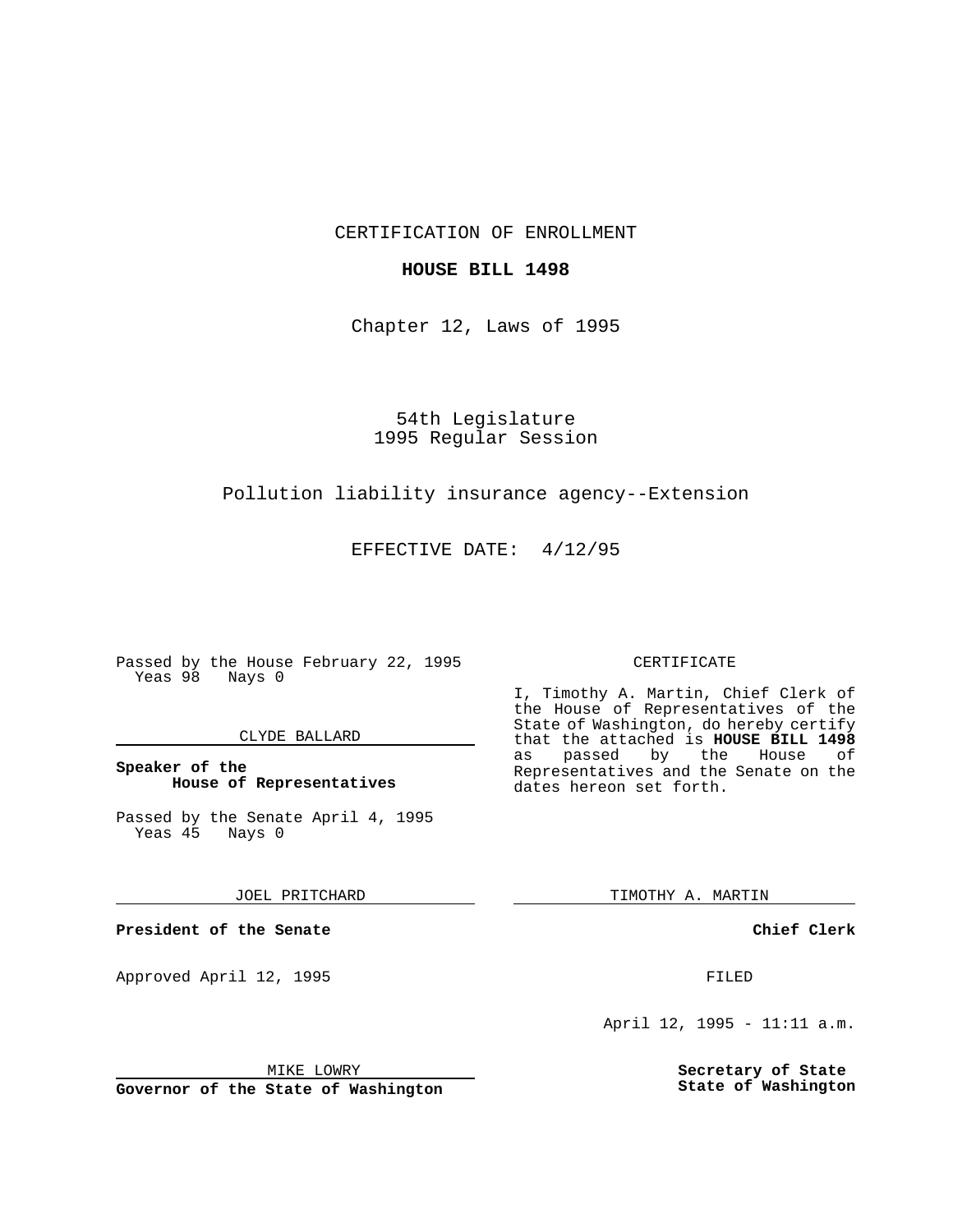# **HOUSE BILL 1498** \_\_\_\_\_\_\_\_\_\_\_\_\_\_\_\_\_\_\_\_\_\_\_\_\_\_\_\_\_\_\_\_\_\_\_\_\_\_\_\_\_\_\_\_\_\_\_

\_\_\_\_\_\_\_\_\_\_\_\_\_\_\_\_\_\_\_\_\_\_\_\_\_\_\_\_\_\_\_\_\_\_\_\_\_\_\_\_\_\_\_\_\_\_\_

Passed Legislature - 1995 Regular Session

## **State of Washington 54th Legislature 1995 Regular Session**

**By** Representatives L. Thomas, Wolfe, Dyer, Dellwo, Huff, Tokuda, Basich, Kessler, Blanton, Beeksma, Mielke, Hatfield and Hymes

Read first time 01/27/95. Referred to Committee on Financial Institutions & Insurance.

 AN ACT Relating to extending the pollution liability insurance agency; amending RCW 70.148.050 and 70.148.900; and declaring an emergency.

BE IT ENACTED BY THE LEGISLATURE OF THE STATE OF WASHINGTON:

 **Sec. 1.** RCW 70.148.050 and 1990 c 64 s 6 are each amended to read as follows:

The director has the following powers and duties:

 (1) To design and from time to time revise a reinsurance contract providing coverage to an insurer meeting the requirements of this chapter. Before initially entering into a reinsurance contract, the director shall provide a report to the chairs of the senate ways and means, senate financial institutions, house of representatives revenue, and house of representatives financial institutions committees and shall include an actuarial report describing the various reinsurance methods considered by the director and describing each method's costs. In designing the reinsurance contract the director shall consider common insurance industry reinsurance contract provisions and shall design the contract in accordance with the following guidelines: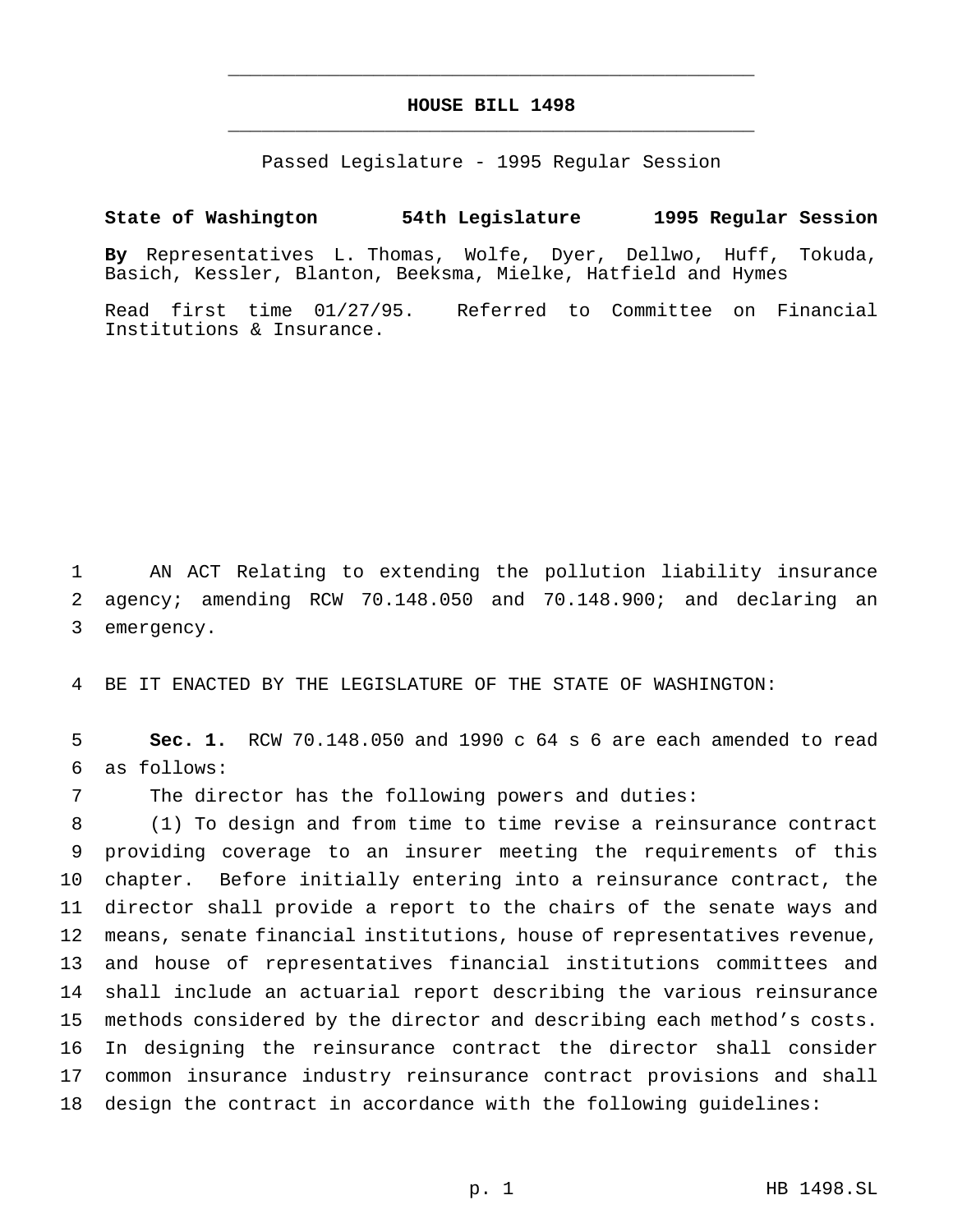(a) The contract shall provide coverage to the insurer for the liability risks of owners and operators of underground storage tanks for third party bodily injury and property damage and corrective action that are underwritten by the insurer.

 (b) In the event of an insolvency of the insurer, the reinsurance contract shall provide reinsurance payable directly to the insurer or to its liquidator, receiver, or successor on the basis of the liability of the insurer in accordance with the reinsurance contract. In no event may the program be liable for or provide coverage for that portion of any covered loss that is the responsibility of the insurer whether or not the insurer is able to fulfill the responsibility.

 (c) The total limit of liability for reinsurance coverage shall not exceed one million dollars per occurrence and two million dollars annual aggregate for each policy underwritten by the insurer less the ultimate net loss retained by the insurer as defined and provided for in the reinsurance contract.

 (d) Disputes between the insurer and the insurance program shall be settled through arbitration.

 (2) To design and implement a structure of periodic premiums due the director from the insurer that takes full advantage of revenue collections and projected revenue collections to ensure affordable premiums to the insured consistent with sound actuarial principles.

 (3) To periodically review premium rates for reinsurance to determine whether revenue appropriations supporting the program can be reduced without substantially increasing the insured's premium costs.

 (4) To solicit bids from insurers and select an insurer to provide pollution liability insurance to owners and operators of underground storage tanks for third party bodily injury and property damage and corrective action.

 (5) To monitor the activities of the insurer to ensure compliance with this chapter and protect the program from excessive loss exposure resulting from claims mismanagement by the insurer.

 (6) To monitor the success of the program and periodically make such reports and recommendations to the legislature as the director deems appropriate, and to annually publish a financial report on the pollution liability insurance program trust account showing, among 37 other things, administrative and other expenses paid from the fund.